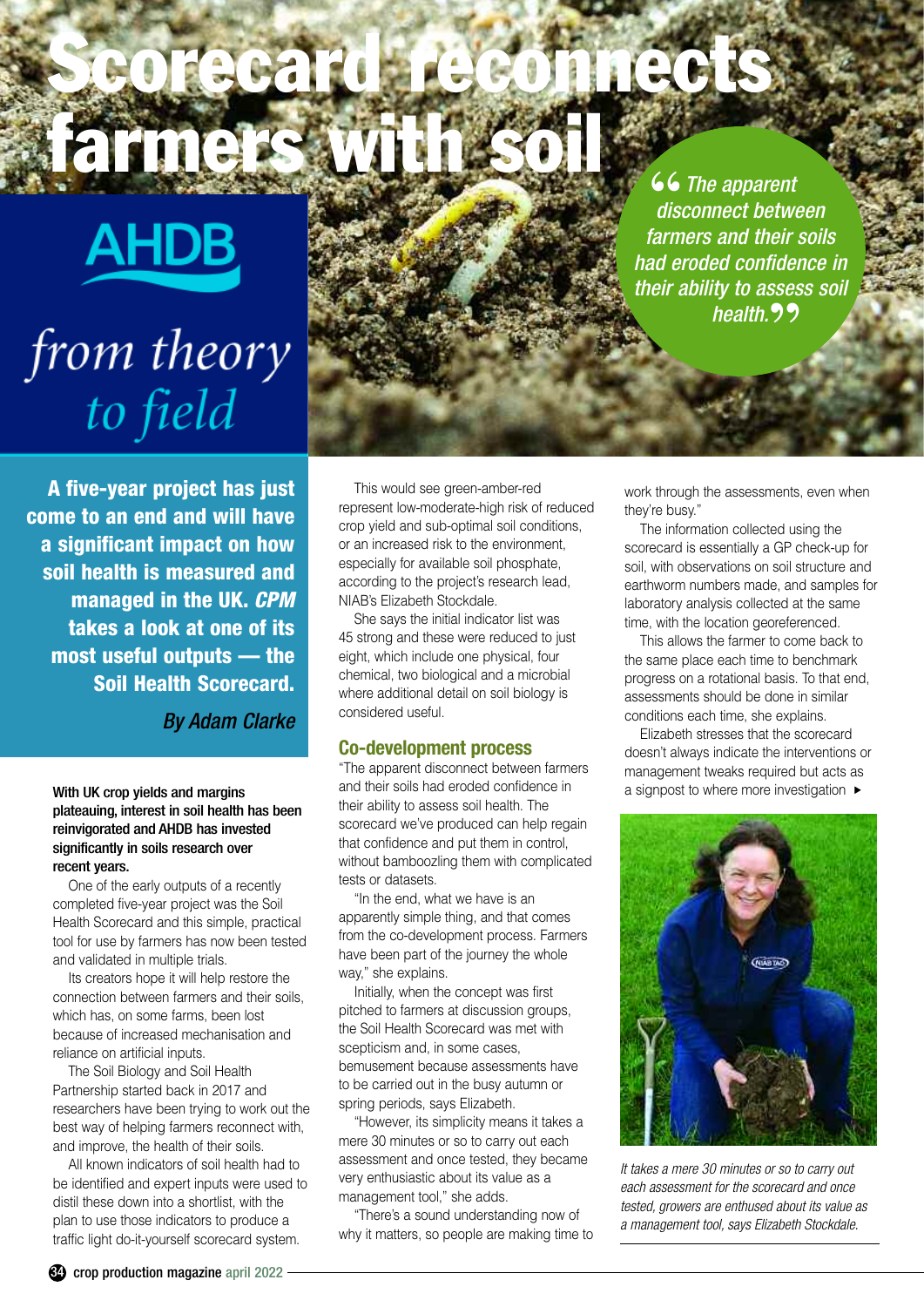

*Studies indicate that those growing roots or other field vegetables can improve soil health by doing the right things in between crops like potatoes and sugar beet.*

is required. **▲**

"In the same way that a doctor would refer you on to a specialist, it might say your pH is a bit low and prompt you to go and have a look at your liming plan and test a wider area. It could be that one patch is low, but equally it might be the whole field," she explains.

Once the Soil Health Scorecard was conceived, it was tested to prove the indicators provide the correct information to help improve soil management. As the wider project was mainly focussed on soil biology - the least known aspect of soil science — it also aimed to improve understanding in this area.

trials on seven sites already hosting long-term experimental work, including two in Scotland looking at pH and rotation.

A site at Game and Wildlife Conservancy Trust's Loddington experimental farm was used to assess the impact of cultivation on soil health and ADAS Boxworth in Cambridgeshire hosted work on the impact of mole draining.

Finally, the impact of typical farm rates of organic matter additions, such as green waste compost, farmyard manure and slurry, was assessed using the scorecard at three long-term trial sites around England.

| provide the correct information to<br>help improve soil management.<br>As the wider project was mainly<br>focussed on soil biology - the<br>least known aspect of soil<br>science - it also aimed to<br>improve understanding in<br>this area.<br>principal research scientist Anne<br>Bhogal used the scorecard in | To achieve these goals, ADAS |                          | farm rates of organic matter<br>additions, such as green waste<br>compost, farmyard manure and<br>slurry, was assessed using the<br>scorecard at three long-term trial<br>sites around England.<br>One of the key messages from<br>the testing is that site is very<br>important when considering soil<br>management, says Anne.<br>While the effects of treatments |  |
|---------------------------------------------------------------------------------------------------------------------------------------------------------------------------------------------------------------------------------------------------------------------------------------------------------------------|------------------------------|--------------------------|---------------------------------------------------------------------------------------------------------------------------------------------------------------------------------------------------------------------------------------------------------------------------------------------------------------------------------------------------------------------|--|
| <b>Soil Health Scorecard</b>                                                                                                                                                                                                                                                                                        |                              |                          |                                                                                                                                                                                                                                                                                                                                                                     |  |
| <b>Attribute</b>                                                                                                                                                                                                                                                                                                    | Control                      | <b>FYM</b><br>(23 years) | Green<br>compost<br>$(13 \text{ years})$                                                                                                                                                                                                                                                                                                                            |  |
| Soil organic matter (%LOI)                                                                                                                                                                                                                                                                                          | 3.0                          | 4.1                      | 4.0                                                                                                                                                                                                                                                                                                                                                                 |  |
| pH                                                                                                                                                                                                                                                                                                                  | 6.4                          | 7.0                      | 7.0                                                                                                                                                                                                                                                                                                                                                                 |  |
| Ext. phopshorus(mg/L)                                                                                                                                                                                                                                                                                               | 56                           | 73                       | 60                                                                                                                                                                                                                                                                                                                                                                  |  |
| Ext. potassium (mg/L)                                                                                                                                                                                                                                                                                               | 80                           | 311                      | 187                                                                                                                                                                                                                                                                                                                                                                 |  |
| Ext. magnesium (mg/L)                                                                                                                                                                                                                                                                                               | 44                           | 87                       | 63                                                                                                                                                                                                                                                                                                                                                                  |  |
| <b>VESS score</b>                                                                                                                                                                                                                                                                                                   | $\overline{2}$               | $\overline{2}$           | 1                                                                                                                                                                                                                                                                                                                                                                   |  |
| Earthworms (number/pit)                                                                                                                                                                                                                                                                                             | 11                           | 13                       | 11                                                                                                                                                                                                                                                                                                                                                                  |  |
| <b>Potentially mineralisable</b><br>nitrogen (mg/kg)                                                                                                                                                                                                                                                                | 23                           | 90                       | 43                                                                                                                                                                                                                                                                                                                                                                  |  |
| $CO2$ -carbon (mg/kg)                                                                                                                                                                                                                                                                                               | 198                          | 228                      | 222                                                                                                                                                                                                                                                                                                                                                                 |  |
| Source: AHDB, 2021                                                                                                                                                                                                                                                                                                  |                              |                          |                                                                                                                                                                                                                                                                                                                                                                     |  |
|                                                                                                                                                                                                                                                                                                                     |                              |                          |                                                                                                                                                                                                                                                                                                                                                                     |  |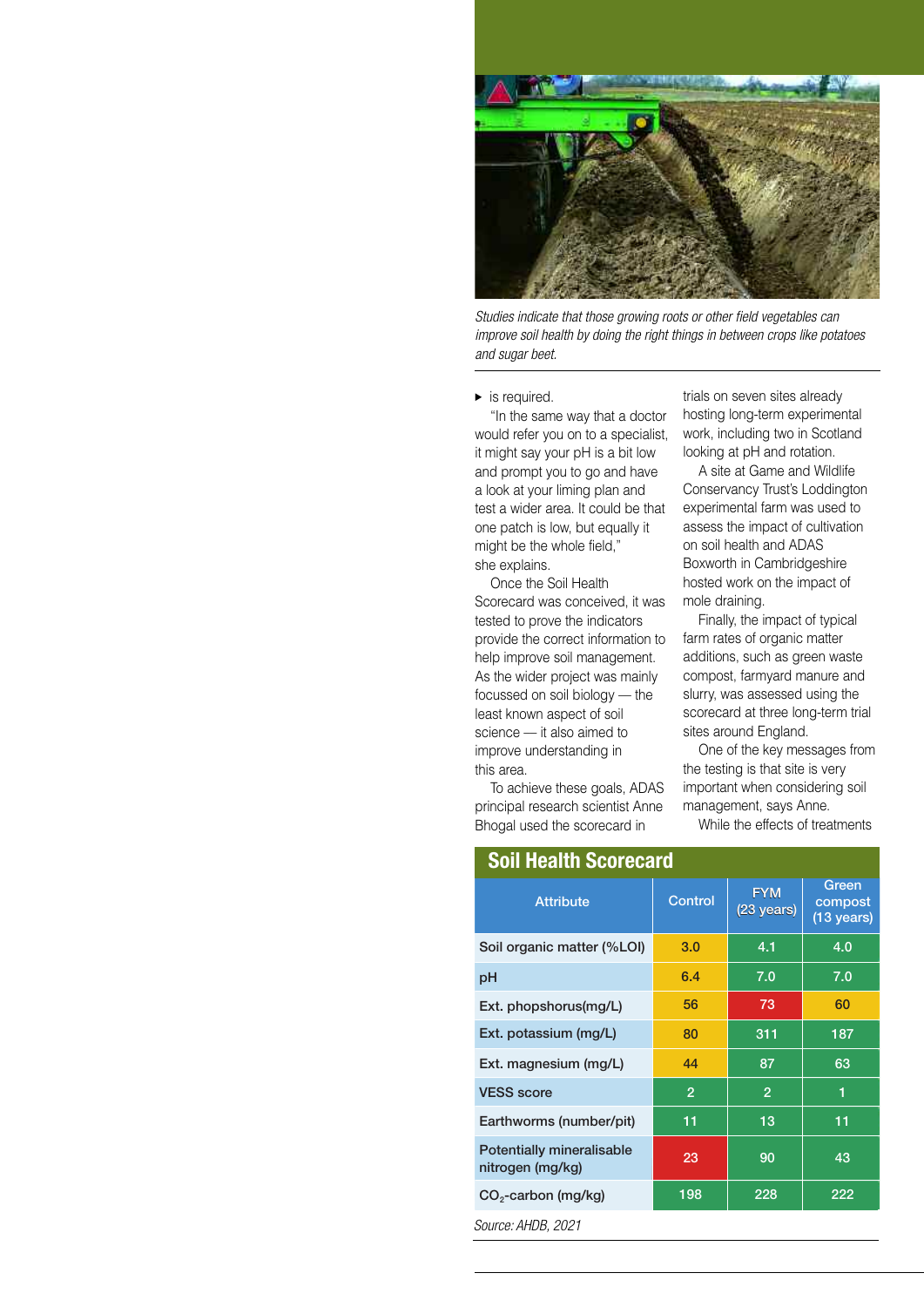## **Theory to Field**

#### **Soil Health Scorecard indicators**

- **●** Soil organic matter (%)
- **●** pH
- **●** Phosphate
- **●** Potassium
- **●** Magnesium
- **●** Earthworm numbers
- **●** Visual Evaluation of Soil Structure (VESS test)
- Microbial activity (Solvita CO<sub>2</sub> burst)

gave similar responses (increasing soil organic matter with repeated organic material additions, for example), the actual values of the soil health indicators varied considerably depending on location, she comments.

This is due to differences in soil texture, rainfall and other climatic factors, plus rotational history, explains Anne. "It showed us that you can't rely on generalised information –– getting measurements and interpretation of what they mean for a particular site is key. The scorecard helps growers do that."

Encouragingly, testing showed all indicators chosen for the Soil Health Scorecard gave a strong baseline for soil health at a site-specific scale. It picked up positive effects of organic matter amendments, grass leys and reduced tillage intensity, with pH seen to be one of the most important basic elements to get right, says Anne.

"You can do all sorts of other elaborate tests, but if you haven't tested your pH, then you are in the wrong starting place. The key is to get these basics right first," she adds.

One of the surprises from the work were the cultivation results at Loddington, where a long-term no-till field was ploughed, and the scorecard used to assess its impact.

#### **Doing the right thing**

Anne says she expected a much more dramatic effect: although the plough did reduce earthworm numbers, it wasn't devastating, and the impact on soil organic matter after one year was negligible.

This hints that growers moving to a no-till system should not feel guilty about using targeted cultivations, she highlights, providing it's agronomically justified and they return to no-till as soon as possible.

Similarly, those growing roots or other field vegetables can improve soil health by doing the right things in between crops like potatoes and sugar beet, without the fear of going back to square one when those crops are planted.

"By bringing in cover crops and only tracking on land when conditions are right, it



*The design of the Soil Health Scorecard has been inclusive of growers from the outset.*

can be manageable. However, that can be tricky with increasingly unpredictable seasons," notes Anne.

Elizabeth adds that cultivation decisions shouldn't be made solely on soil health grounds, with targeted operations helping to control problem weeds like brome or blackgrass.

"Tillage may help reduce herbicide use or control a weed that you might not be able to control without that intervention. The same as any other input, ask yourself: do I need to do it? Can I do it more gently? The advice remains the same –– only move soil when vou need to." she savs. ▶

#### **Tool for the masses will help improve soil health**

After being involved in the development of the Soil Health Scorecard, Yorkshire grower and contractor David Blacker sees it as a simple and valuable tool for any farmer looking to improve soil health.

Farming about 200ha in hand and a further 600ha on contract agreements, he's been paying much more attention to soil health since 2012, an extremely wet year that exposed soil structural problems across the UK arable area.

His soil types are mostly clay loams and being in a wetter part of the country in North Yorkshire, land can lay saturated over winter and anaerobic conditions do not favour soil biology.

Just prior to 2012, David had started doing his own research in soil science and whether his land would be suitable for direct drilling, rather than the plough or min-till system that he employed at the time.

He started to experiment with cover crops and immediately saw a benefit from different roots to open structure and capture carbon. The farm then moved to a Mzuri strip-till system to establish crops in his wheat-oilseed rape-wheat-spring beans rotation.

More recently, he invested in a Shelton CT150 trencher, with the aim of renewing 8ha of land drains a year to improve drainage and avoid such conditions in wet winters.

Through most of the process, David had used a spade and gut feel to monitor progress but since he became involved in the development of AHDB's Soil Health Scorecard, he now has a more structured way of assessing and recording changes, he says.

His assessment sites are recorded on the What3Words app for repeatability, and he carries out the VESS test and worm count concurrently, so can finish the whole process in a rapid 15mins. Samples are then taken and sent to the lab.

"I think the VESS is a subjective thing, so it's very important that the same person is doing the assessments each time.

"The scorecard looks at organic matter levels and I can see from testing that it's a slow process building it up. I'm using cover crops and chopping residues and my results over five years show levels haven't increased much, but they certainly aren't going down," he says.

David does caution that the scorecard only gives information on set criteria, so in addition to doing the assessments, it's important to step back and look at the big picture, too.



*David Blacker believes the scorecard's simplicity allows any farmer to gather valuable sitespecific information on soil health and make positive changes to its management.*

"When I was a monitor farmer, one of the best fields on the Soil Health Scorecard was the worst performing field for yield because of an underlying drainage problem. There could be a lot of factors outside of the scorecard criteria that might be limiting yield," he adds.

Even though the scorecard has its limitations, David believes its uncomplicated process allows any farmer to gather valuable site-specific information on soil health and make positive changes to its management.

"It is a great baseline to help you see if you're going backwards or forwards, which we didn't have before, and if it gets people out with a spade, then it can only be a good thing," he says.